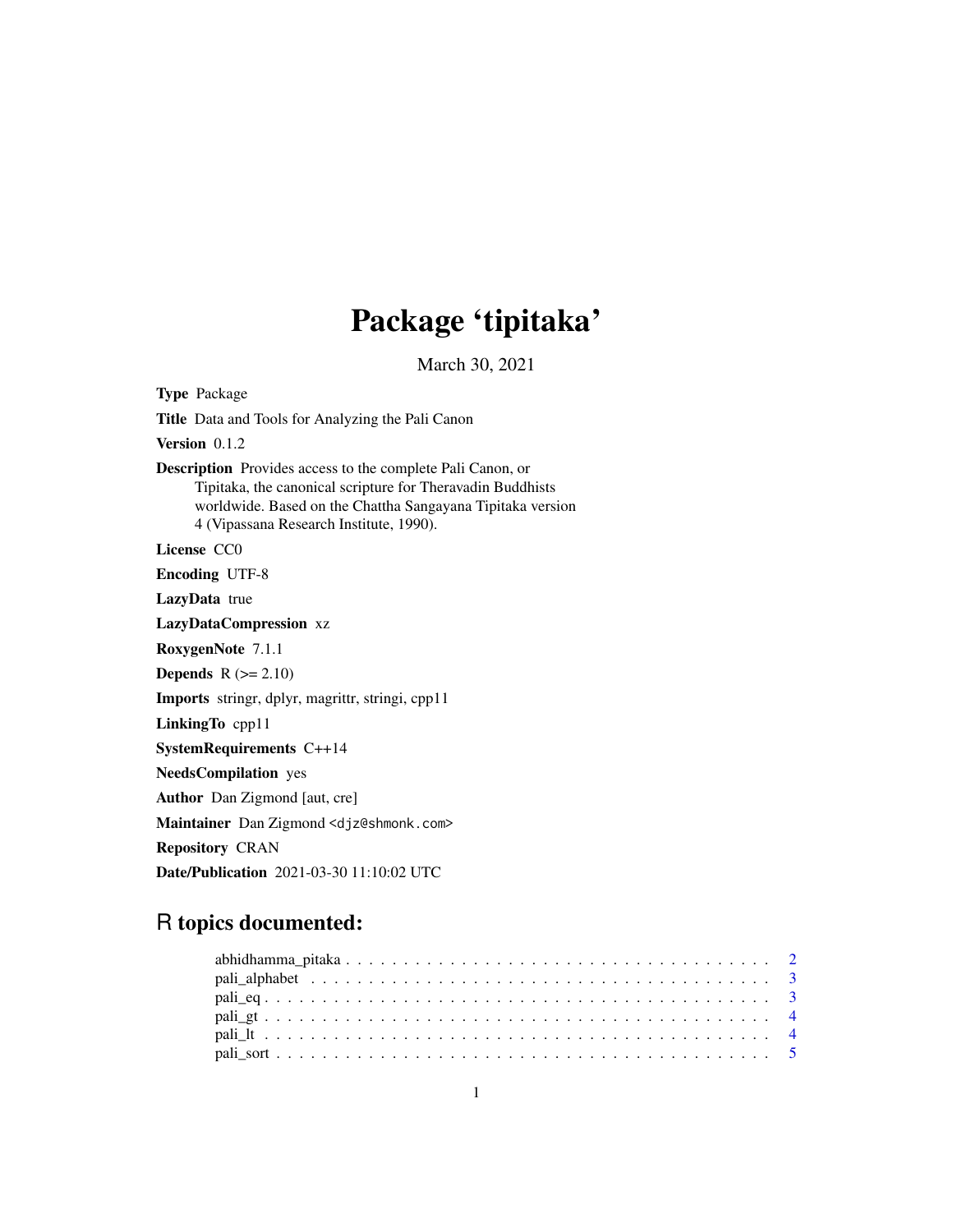### <span id="page-1-0"></span>2 abhidhamma\_pitaka

| Index | 12 |
|-------|----|
|       |    |
|       |    |
|       |    |
|       |    |
|       |    |
|       |    |
|       |    |
|       |    |
|       |    |
|       |    |

abhidhamma\_pitaka *All the books of the Abhidhamma Pitaka*

#### Description

A subset of tipitaka\_names consisting of only the books of the Abhidhamma Pitaka. These are easier to read if you call pali\_string\_fix() first.

#### Usage

abhidhamma\_pitaka

#### Format

A tibble with the variables:

book Abbreviated title

name Full title

#### $\lambda$

#### Examples

```
# Clean up the Unicode characters to make things more readble:
abhidhamma_pitaka$name <-
 stringi::stri_unescape_unicode(abhidhamma_pitaka$name)
```
# Count all the words in the Abhidhamma Pitaka: sum(tipitaka\_long[tipitaka\_long\$book %in% abhidhamma\_pitaka\$book, "n"])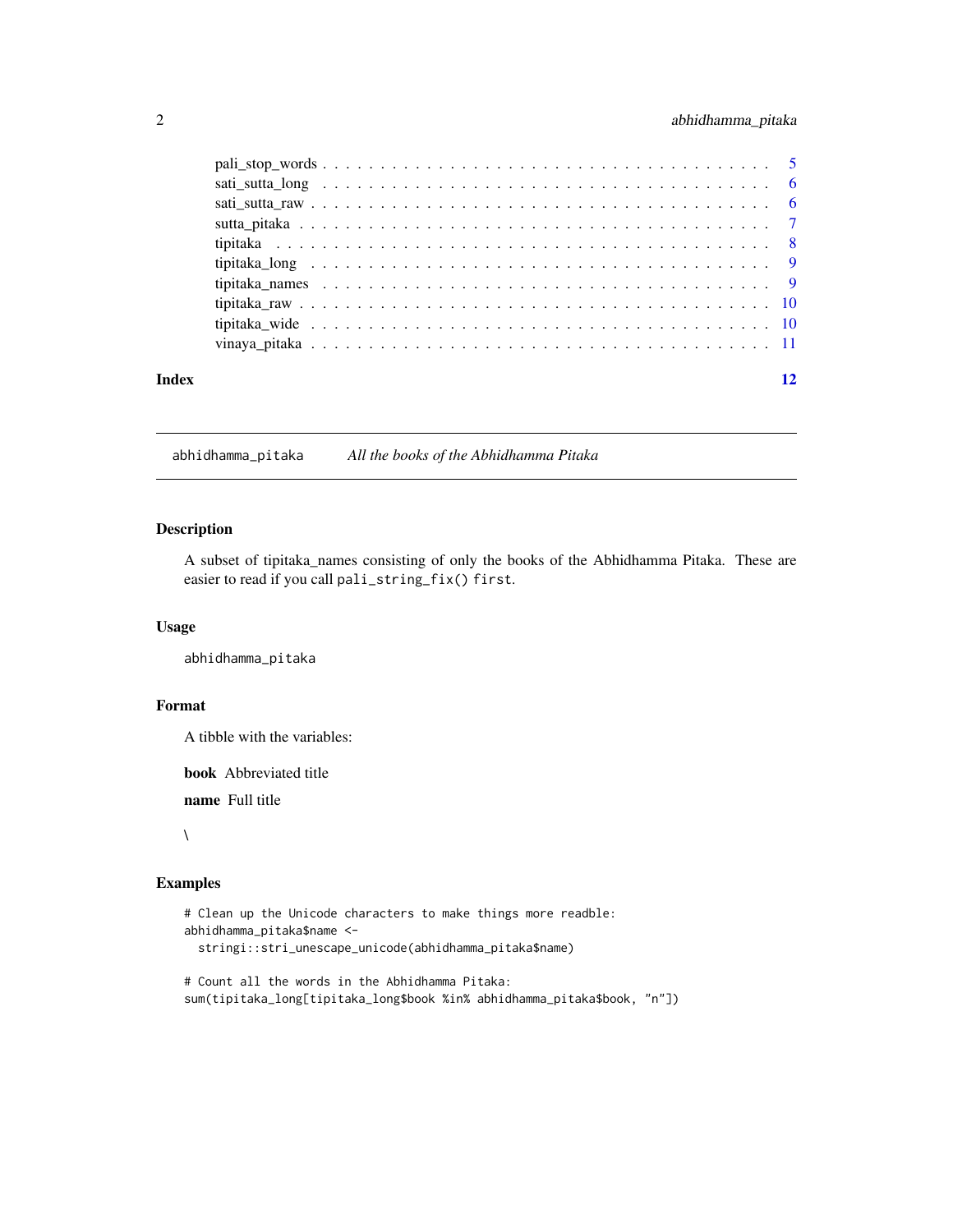<span id="page-2-0"></span>pali\_alphabet *Pali alphabet in order*

### Description

Pali alphabet in order

#### Usage

pali\_alphabet

#### Format

The Pali alphabet in traditional order.

#### Examples

```
# Returns TRUE because a comes before b in Pali:
match("a", pali_alphabet) < match("b", pali_alphabet)
# Returns FALSE beceause c comes before b in Pali
match("b", pali_alphabet) < match("c", pali_alphabet)
```

| pali_eq | $Equal (= =) comparison function for Pali words$ |
|---------|--------------------------------------------------|
|         |                                                  |

#### Description

Note that all Pali string comparisons are case-insensitive.

#### Usage

pali\_eq(word1, word2)

#### Arguments

| word1 | A first Pali word as a string  |
|-------|--------------------------------|
| word2 | A second Pali word as a string |

#### Value

TRUE if word1 and word2 are the same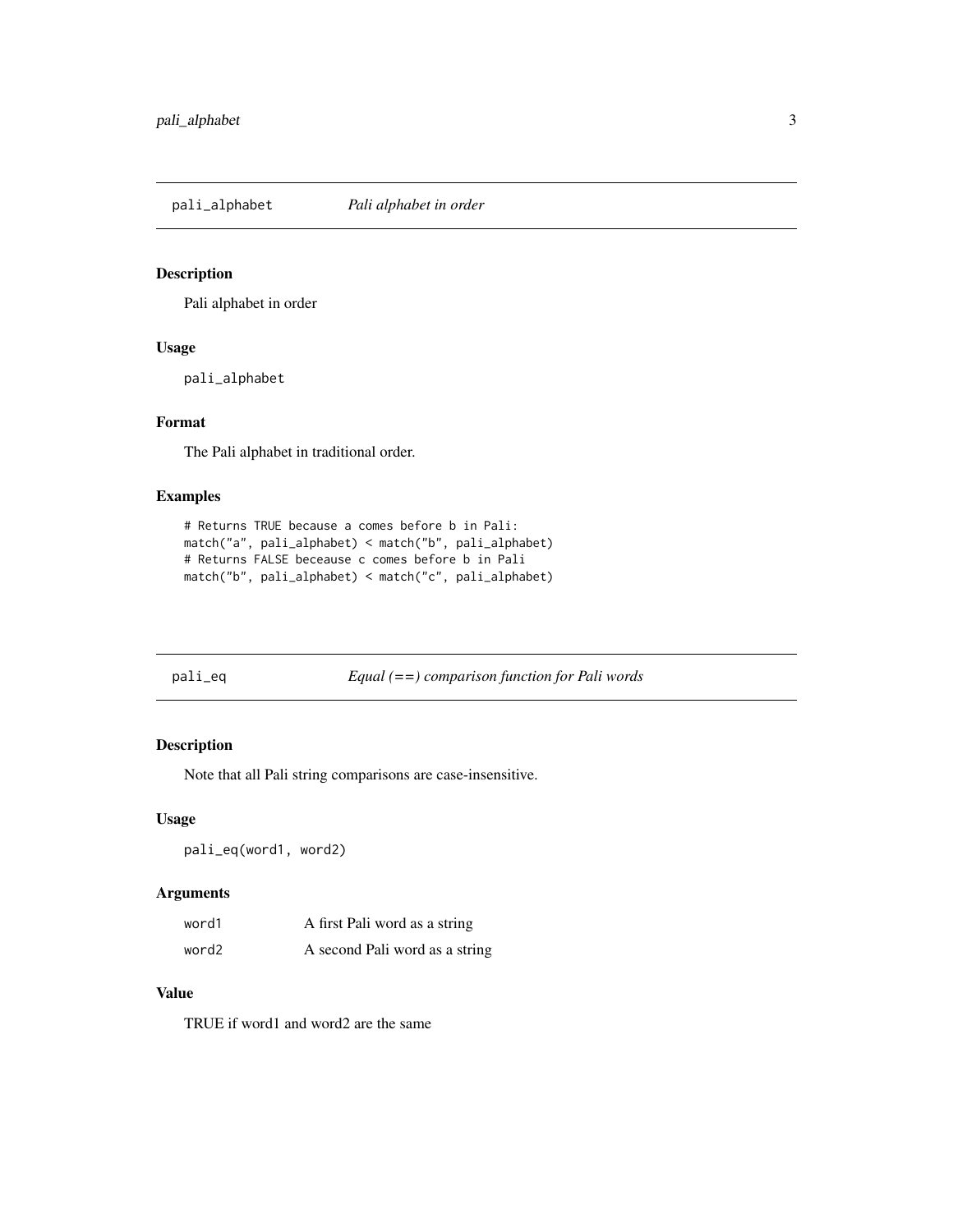<span id="page-3-0"></span>

Note that all Pali string comparisons are case-insensitive. #' Also non-Pali characters are placed at the end of the alphabet and are considered equivalent to each other.

#### Usage

pali\_gt(word1, word2)

#### Arguments

| word1 | A first Pali word as a string  |
|-------|--------------------------------|
| word2 | A second Pali word as a string |

#### Value

TRUE if word1 comes after word2 alphabetically

pali\_lt *Less-than (<) comparison function for Pali words*

#### Description

Note that all Pali string comparisons are case-insensitive. Also non-Pali characters are placed at the end of the alphabet and are considered equivalent to each other. This has been implemented in C++ for speed.

#### Usage

pali\_lt(word1, word2)

#### Arguments

| word1 | A first Pali word as a string   |
|-------|---------------------------------|
| word2 | A second Pali words as a string |

#### Value

TRUE if word1 comes before word2 alphabetically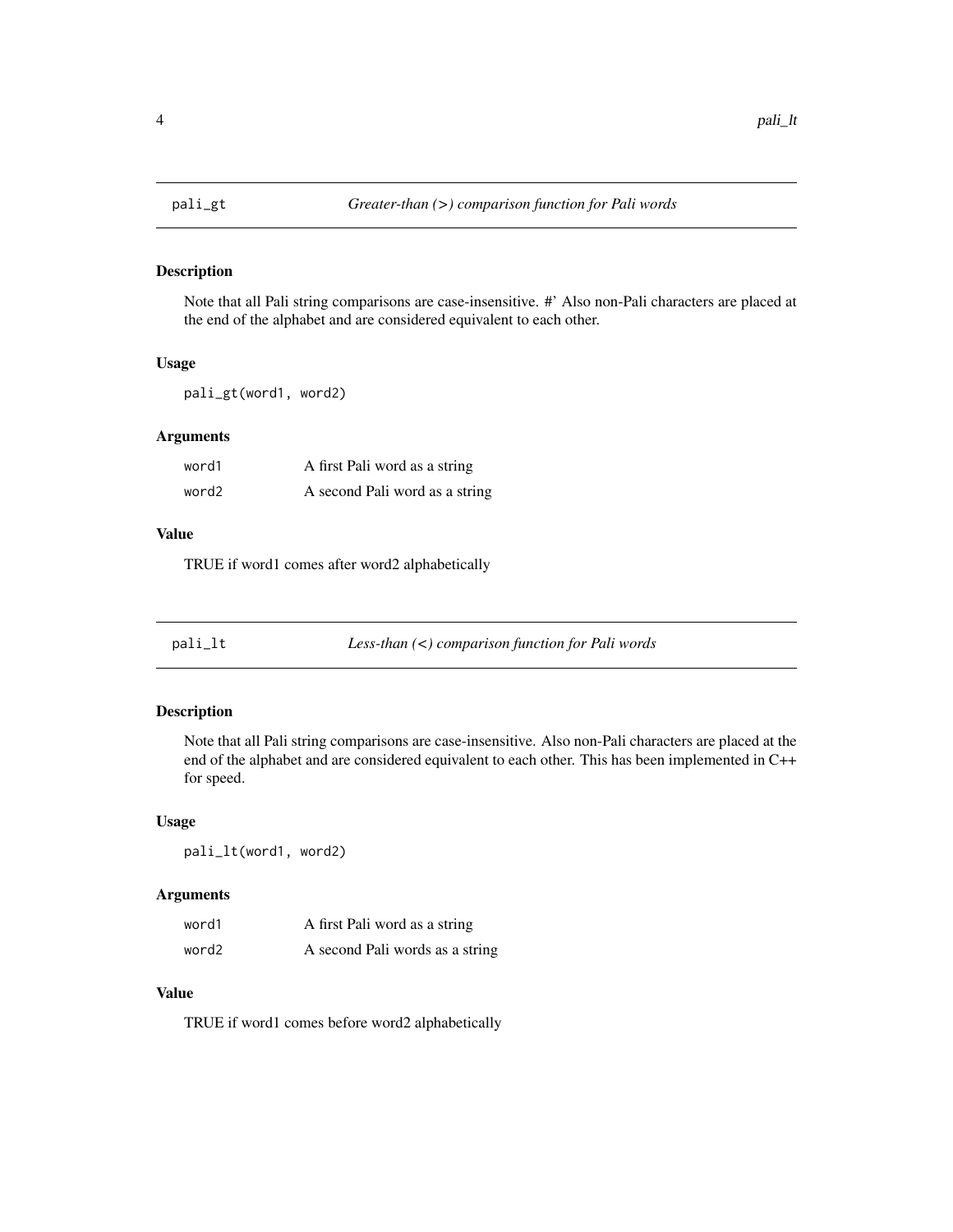<span id="page-4-0"></span>

Note that all Pali string comparisons are case-insensitive. This algorithm is based on Quicksort, but creates lots of intermediate data structures instead of doing swaps in place. This has been implemented in C++ as the original R version was about 500x slower.

#### Usage

```
pali_sort(word_list)
```
#### Arguments

word\_list A vector of Pali words

#### Value

A new vector of Pali words in Pali alphabetical order

#### Examples

```
# Every unique word of of the Mahāsatipatthāna Sutta in
# Pali alphabetical order:
pali_sort(sati_sutta_long$word)
# A sorted list of 100 random words from the Tiptaka:
library(dplyr)
pali_sort(sample(tipitaka_long$word, 100))
```
pali\_stop\_words *Tentative set of "stop words" for Pali*

#### Description

A list of all declinables and particles from the PTS Pali-English Dictionary.

#### Usage

```
pali_stop_words
```
#### Format

An object of class tbl\_df (inherits from tbl, data.frame) with 245 rows and 1 columns.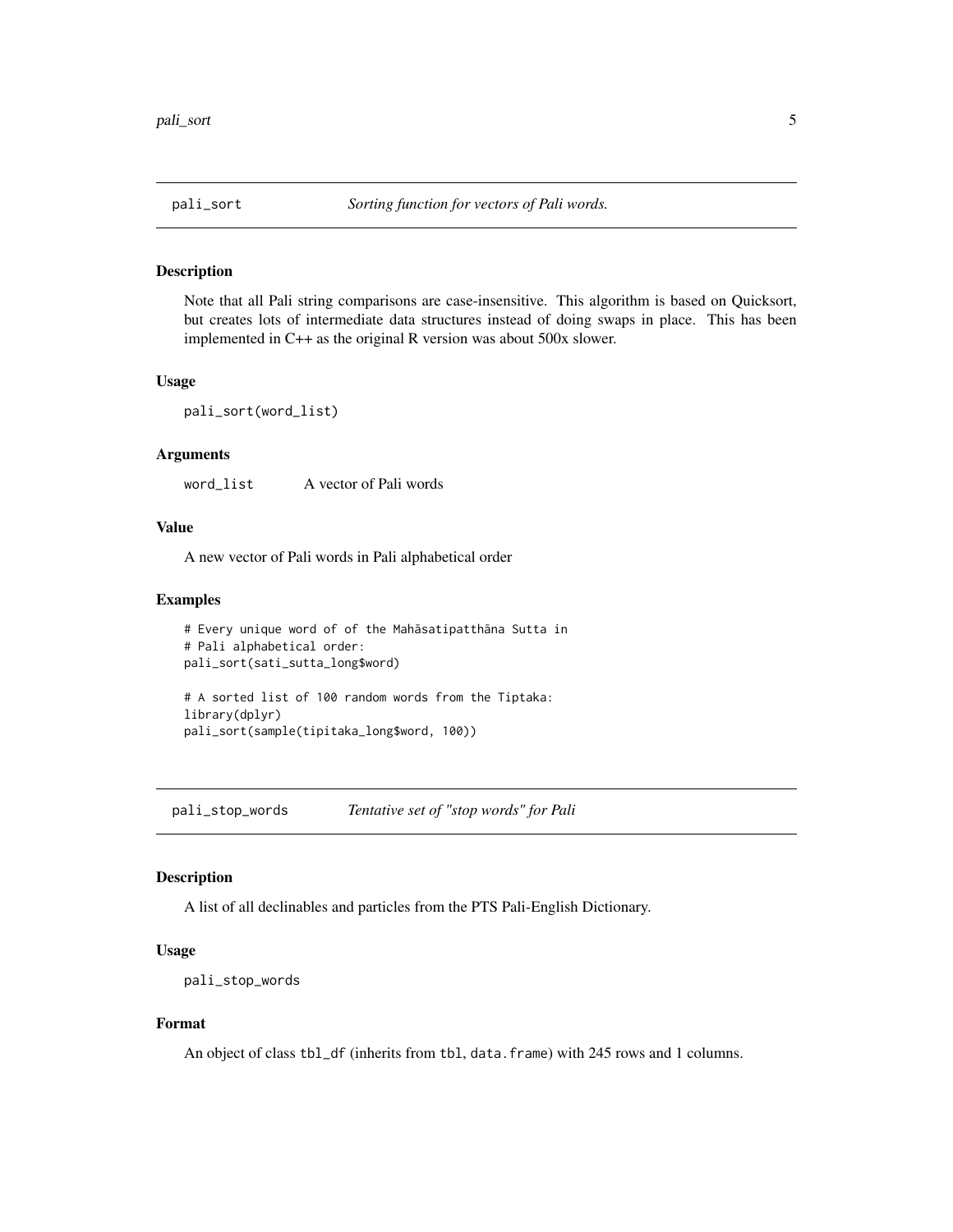#### <span id="page-5-0"></span>Source

```
https://dsalsrv04.uchicago.edu/dictionaries/pali/
```
#### Examples

```
# Find most common words in the Mahāsatipatthāna Sutta excluding stop words
library(dplyr)
sati_sutta_long %>%
  anti_join(pali_stop_words, by = "word") %>%
  arrange(desc(freq))
```
sati\_sutta\_long *Mahāsatipatthāna Sutta in "long" form* 

#### Description

The Mahāsatipatthāna Sutta or Discourse on the Establishing of Mindfulness in "long" form.

#### Usage

sati\_sutta\_long

#### Format

An object of class data. frame with 832 rows and 4 columns.

#### Source

Vipassana Research Institute, CST4, April 2020

sati\_sutta\_raw *Mahāsatipatthāna Sutta text in raw form* 

#### Description

The unprocessed text of the Mahāsatipatthāna Sutta

#### Usage

sati\_sutta\_raw

#### Format

A tibble with the variable:

text Complete text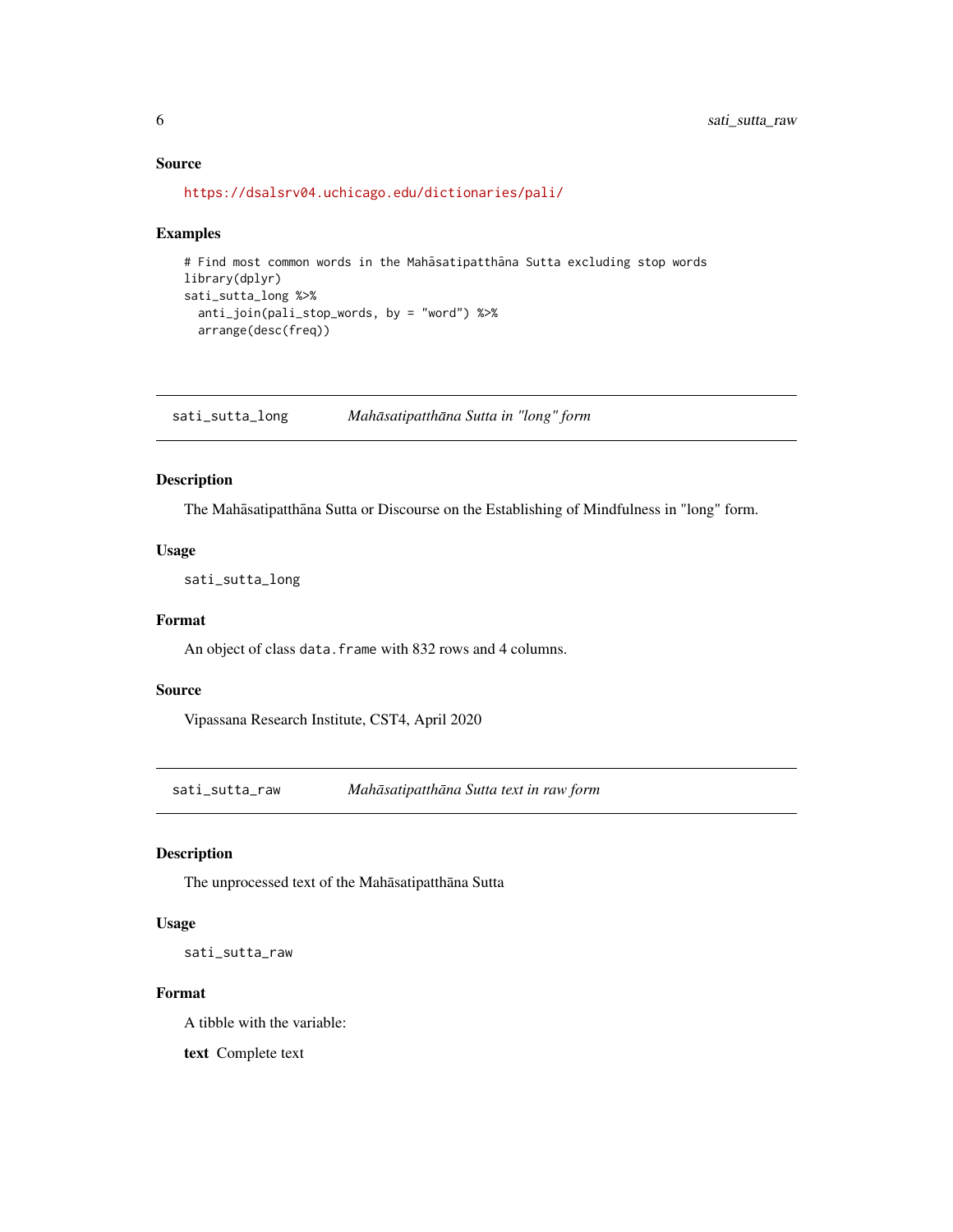<span id="page-6-0"></span>sutta\_pitaka 7

#### Source

Vipassana Research Institute, CST4, April 2020

sutta\_pitaka *All the books of the Sutta Pitaka*

#### Description

A subset of tipitaka\_names consisting of only the books of the Sutta Pitaka. These are easier to read if you call stringi::stri\_unescape\_unicode first.

#### Usage

sutta\_pitaka

#### Format

A tibble with the variables:

book Abbreviated title

name Full title

#### Examples

```
# Clean up the Unicode characters to make things more readble:
sutta_pitaka$name <-
  stringi::stri_unescape_unicode(sutta_pitaka$name)
# Count all the words in the Suttas:
sum(
  unique(
    tipitaka_long[tipitaka_long$book %in% sutta_pitaka$book, "total"]))
# Count another way:
sum(tipitaka_long[tipitaka_long$book %in% sutta_pitaka$book, "n"])
# Create a tibble of just the Suttas
sutta_wide <-
  tipitaka_wide[row.names(tipitaka_wide) %in% sutta_pitaka$book,]
```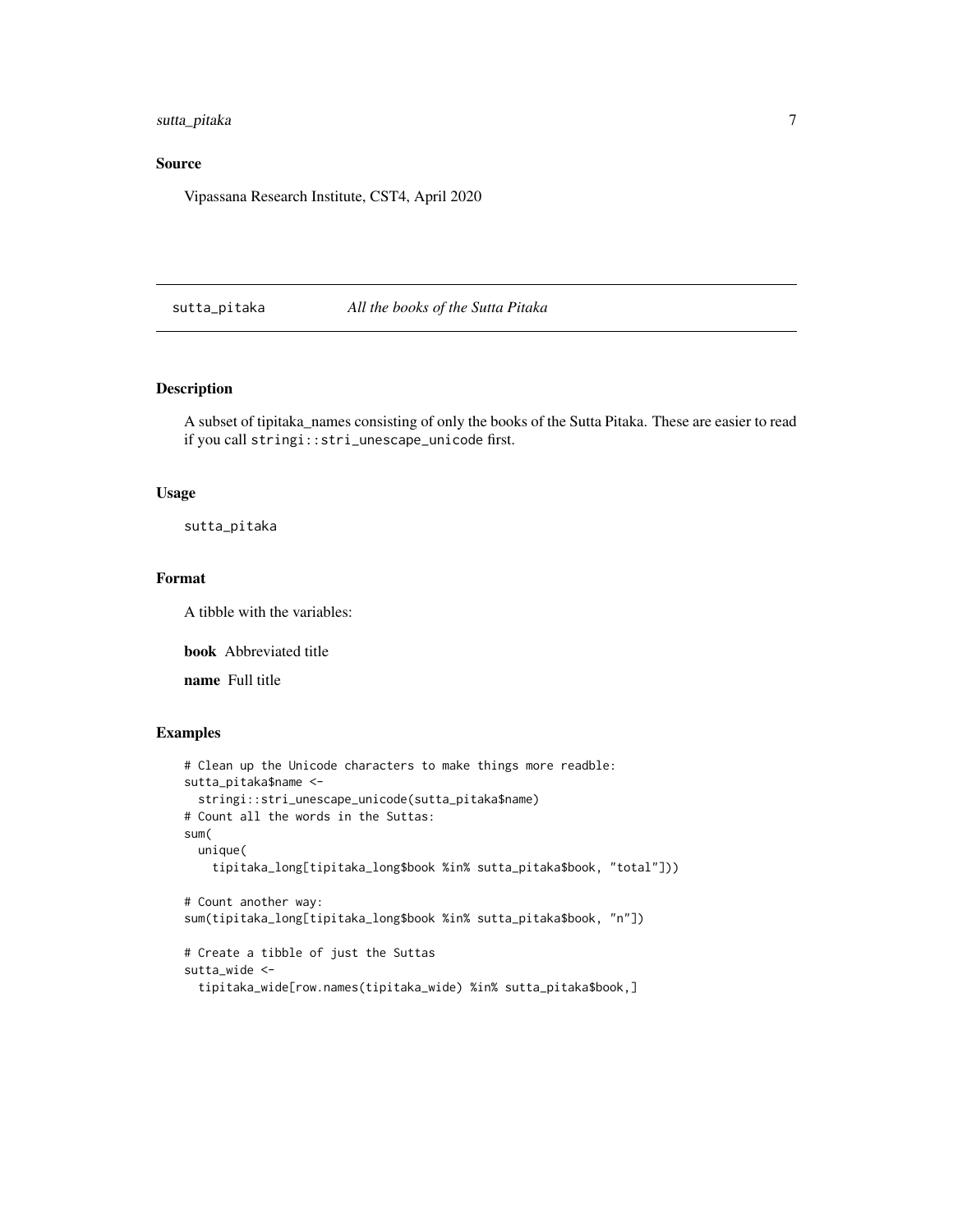<span id="page-7-0"></span>The package tipitaka provides access to the complete Pali Canon, or Tipitaka, from R. The Tipitaka is the canonical scripture for Therevadin Buddhists worldwide. This version is largely taken from the Chattha Sangayana Tipitaka version 4.0 com;iled by the Vispassana Research Institute, although ¯ edits have been made to conform to the numbering used by the Pali Text Society. This package provides both data and tools to facilitate the analysis of these ancient Pali texts.

#### Data

Several data sets are included:

- tipitaka\_raw: the complete text of the Tipitaka
- tipitaka\_long: the complete Tipitaka in "long" form
- tipitaka\_wide: the complete Tipitaka in "wide" form
- tipitaka\_names: the names of each book of the Tipitaka
- sutta pitaka: the names of each volume of the Sutta Pitaka
- vinaya\_pitaka: the names of each volume of the Vinaya Pitaka
- abhidhamma\_pitaka: the names of each volume of the Abhidhamma Pitak
- sati\_sutta\_raw: the Mahasatipatthana Sutta text
- sati\_sutta\_long: the Mahasatipatthana Sutta in "long" form
- pali\_alphabet: the complete pali alphabet in traditional order
- pali\_stop\_words: a set of "stop words" for Pali

#### Tools

A few useful functions are provided for working with Pali text:

- pali\_lt: less-than function for Pali strings
- pali-gt: greater-than function for Pali strings
- pali-eq: equals function for Pali strings
- pali-sort: sorting function for vectors of pali strings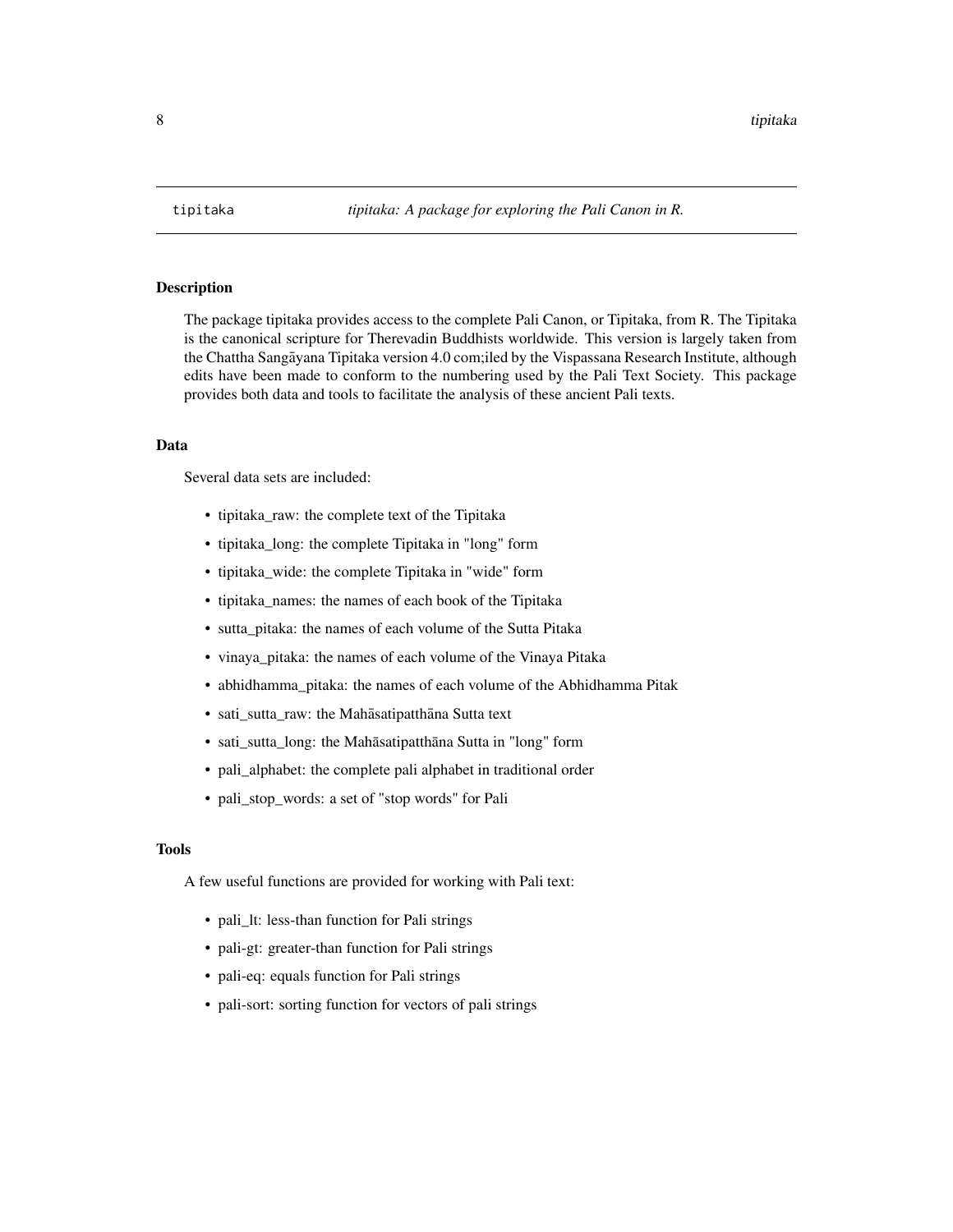<span id="page-8-0"></span>tipitaka\_long *Tipitaka in "long" form*

#### Description

Every word of every volume of the Tipitaka, with one word per volume per line.

#### Usage

tipitaka\_long

#### Format

A tibble with the variables:

word Pali word

n Number of time this word appears in this book

total Ttal number of words in this book

freq Frequency with which this word appears in this book

book Abbreviated book name

#### Source

Vipassana Research Institute, CST4, April 2020

| tipitaka_names | Names of each book of the Tipitaka, both abbreviated and in full. |
|----------------|-------------------------------------------------------------------|
|                | These are easier to read if you call pali_string_fix() first.     |

#### Description

Names of each book of the Tipitaka, both abbreviated and in full. These are easier to read if you call pali\_string\_fix() first.

#### Usage

tipitaka\_names

#### Format

A tibble with the variables:

book Abbreviated title

name Full title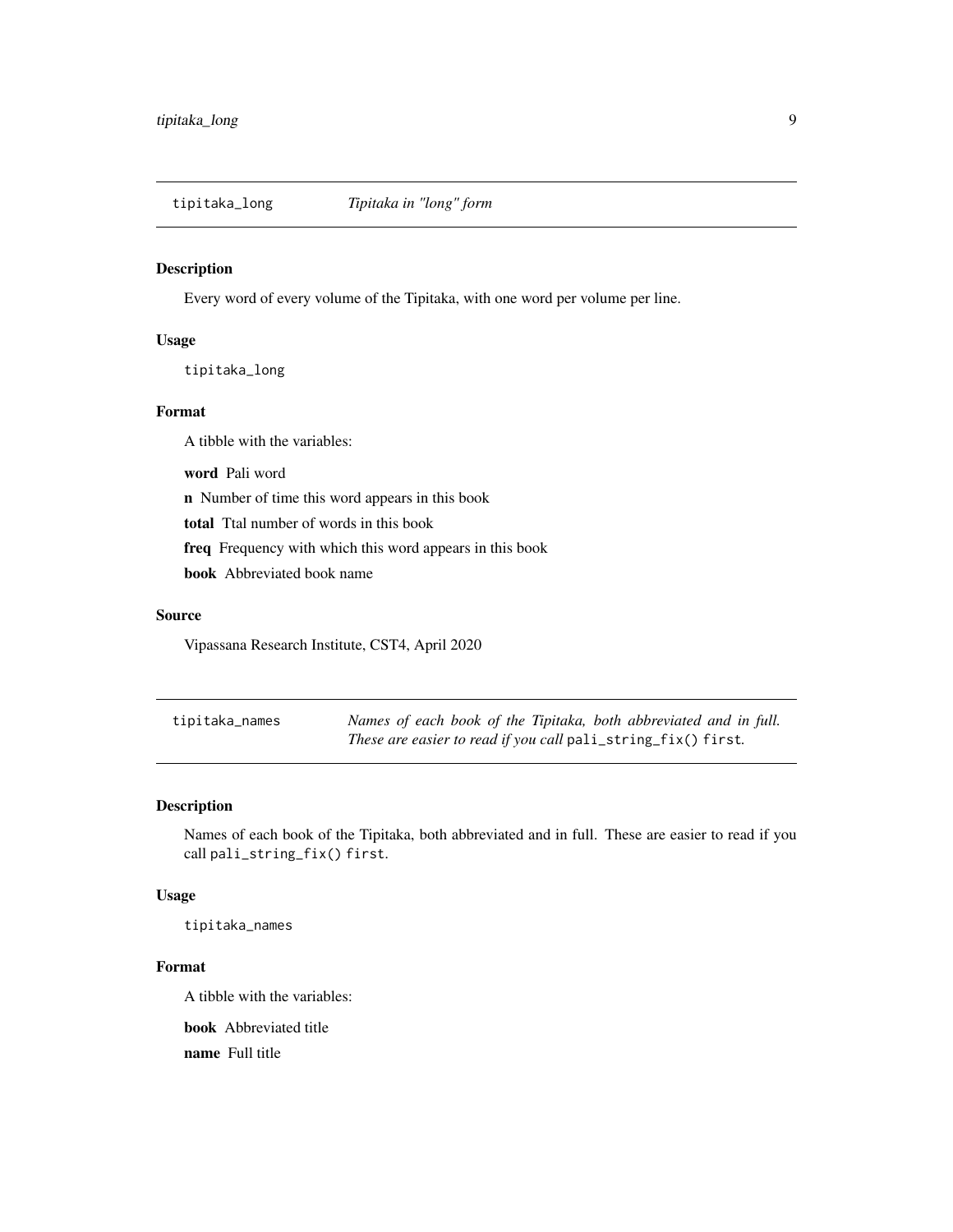#### Examples

```
# Clean up the Unicode characters to make things more readble:
tipitaka_names$name <-
 stringi::stri_unescape_unicode(tipitaka_names$name)
```
tipitaka\_raw *Tipitaka text in raw form*

#### Description

The unprocessed text of the Tipitaka, with one row per volume.

#### Usage

tipitaka\_raw

#### Format

A tibble with the variables:

text Text of each Tipitaka volume

book Abbreviated book name of each volume

#### Source

Vipassana Research Institute, CST4, April 2020

tipitaka\_wide *Tipitaka in "wide" form*

#### Description

Every word of every volume of the Tipitaka, with one word per column and one book per line. Each cell is the frequency at which that word appears in that book.

#### Usage

tipitaka\_wide

#### Format

An object of class data. frame with 46 rows and 141360 columns.

#### Source

Vipassana Research Institute, CST4, April 2020

<span id="page-9-0"></span>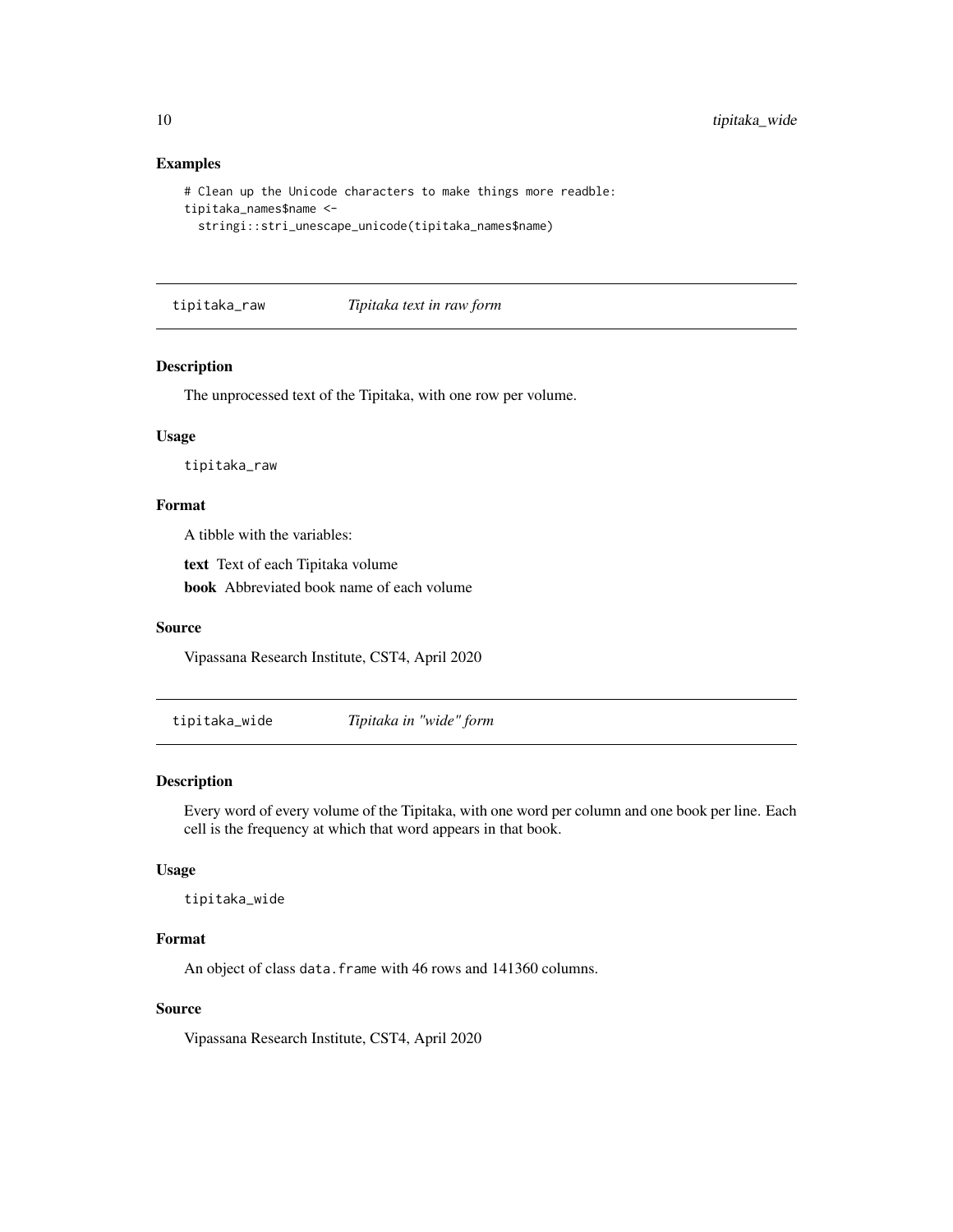<span id="page-10-0"></span>

A subset of tipitaka\_names consisting of only the books of the Vinaya Pitaka. These are easier to read if you call stringi::stri\_unescape\_unicode first.

#### Usage

```
vinaya_pitaka
```
#### Format

A tibble with the variables:

book Abbreviated title

name Full title

#### Examples

```
# Clean up the Unicode characters to make things more readble:
vinaya_pitaka$name <-
 stringi::stri_unescape_unicode(vinaya_pitaka$name)
```
# Count all the words in the Vinaya Pitaka: sum(tipitaka\_long[tipitaka\_long\$book %in% vinaya\_pitaka\$book, "n"])